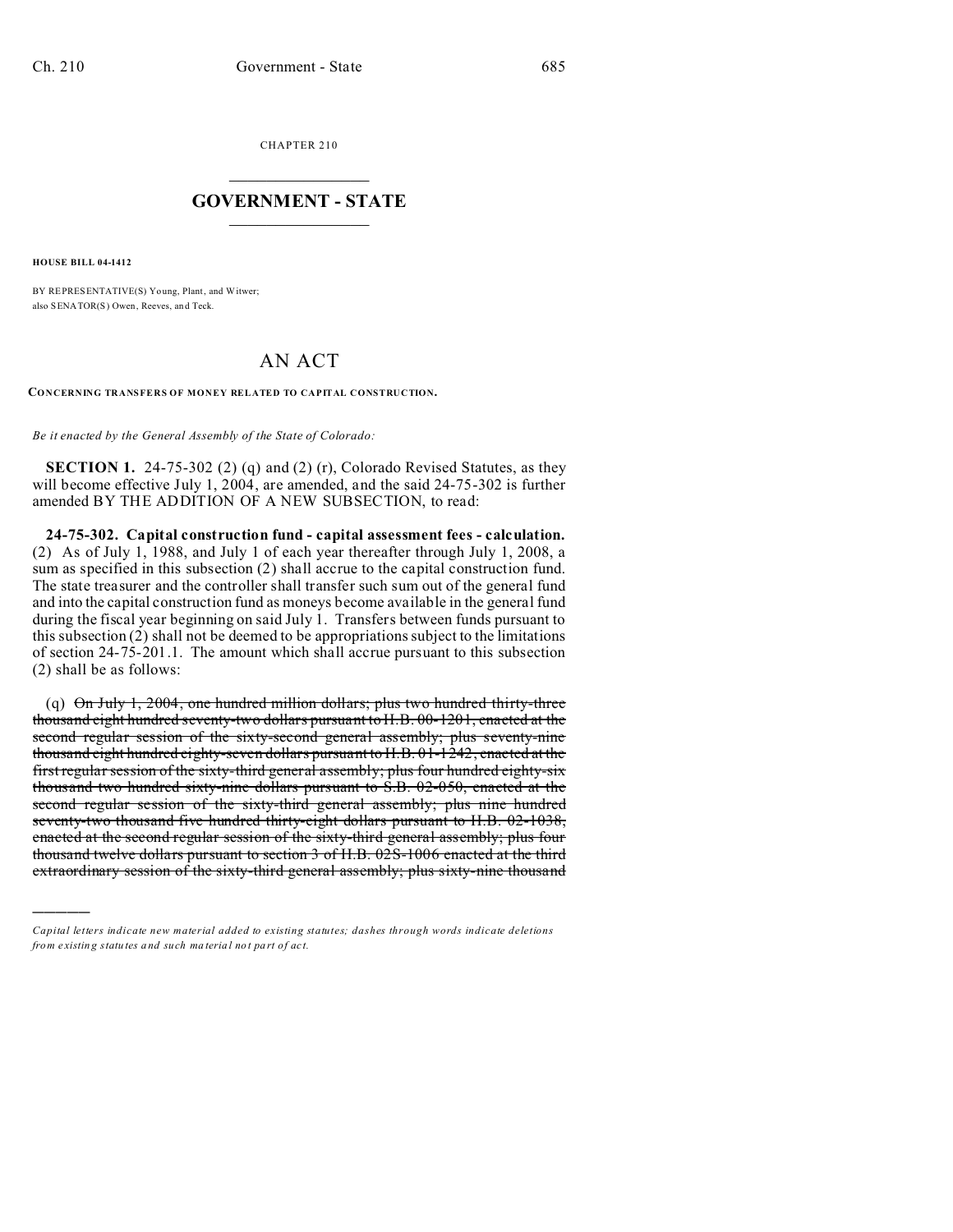four hundred sixty-seven dollars pursuant to H.B. 03-1317, enacted at the first regular session of the sixty-fourth general assembly;

(r) On July 1, 2005, one hundred million dollars; plus four hundred forty-nine thousand seven hundred ninety-nine dollars pursuant to S.B.02-050, enacted at the second regular session of the sixty-third general assembly; plus one hundred thirty-eight thousand nine hundred thirty-four dollars pursuant to H.B. 03-1138, enacted at the first regular session of the sixty-fourth general assembly; plus sixty-nine thousand four hundred sixty-seven dollars pursuant to H.B. 03-1317, enacted at the first regular session of the sixty-fourth general assembly;

(9) ON JULY 1, 2004, PURSUANT TO H.B. 04-1412, ENACTED AT THE SECOND REGULAR SESSION OF THE SIXTY-FOURTH GENERAL ASSEMBLY, THE STATE TREASURER AND THE CONTROLLER SHALL TRANSFER TWO HUNDRED EIGHTY-FIVE THOUSAND SEVEN HUNDRED EIGHTY-TWO DOLLARS FROM THE CAPITAL CONSTRUCTION FUND TO THE GENERAL FUND CREATED IN SECTION 24-75-201 (1).

**SECTION 2. Repeal.** 17-1-130 (1) (e) (I), Colorado Revised Statutes, is repealed as follows:

**17-1-130. Appropriation to comply with section 2-2-703 - HB 00-1201.** (1) Pursuant to section 2-2-703, C.R.S., the following statutory appropriations, or so much thereof as may be necessary, are made in order to implement H.B. 00-1201 enacted at the second regular session of the sixty-second general assembly:

(e) (I) For the fiscal year beginning July 1, 2004, in addition to any other appropriation, there is hereby appropriated from the capital construction fund created in 24-75-302, C.R.S., to the corrections expansion reserve fund created in section 17-1-116, the sum of two hundred thirty-three thousand eight hundred seventy-two dollars (\$233,872).

**SECTION 3. Repeal.** 17-1-137 (1) (d) (I), Colorado Revised Statutes, is repealed as follows:

**17-1-137. Appropriation to comply with section 2-2-703 - HB 01-1242.** (1) Pursuant to section 2-2-703, C.R.S., the following statutory appropriations, or so much thereof as may be necessary, are made in order to implement H.B. 01-1242, enacted at the first regular session of the sixty-third general assembly:

(d) (I) For the fiscal year beginning July 1, 2004, in addition to any other appropriation, there is hereby appropriated, from the capital construction fund created in section 24-75-302, C.R.S., to the corrections expansion reserve fund created in section 17-1-116, the sum of seventy-nine thousand eight hundred eighty-seven dollars (\$79,887).

**SECTION 4. Repeal.** 17-1-142 (1) (c) (I) and (1) (d) (I), Colorado Revised Statutes, are repealed as follows:

**17-1-142. Appropriation to comply with section 2-2-703 - SB 02-050.** (1) Pursuant to section 2-2-703, C.R.S., the following statutory appropriations, or so much thereof as may be necessary, are made in order to implement S.B. 02-050,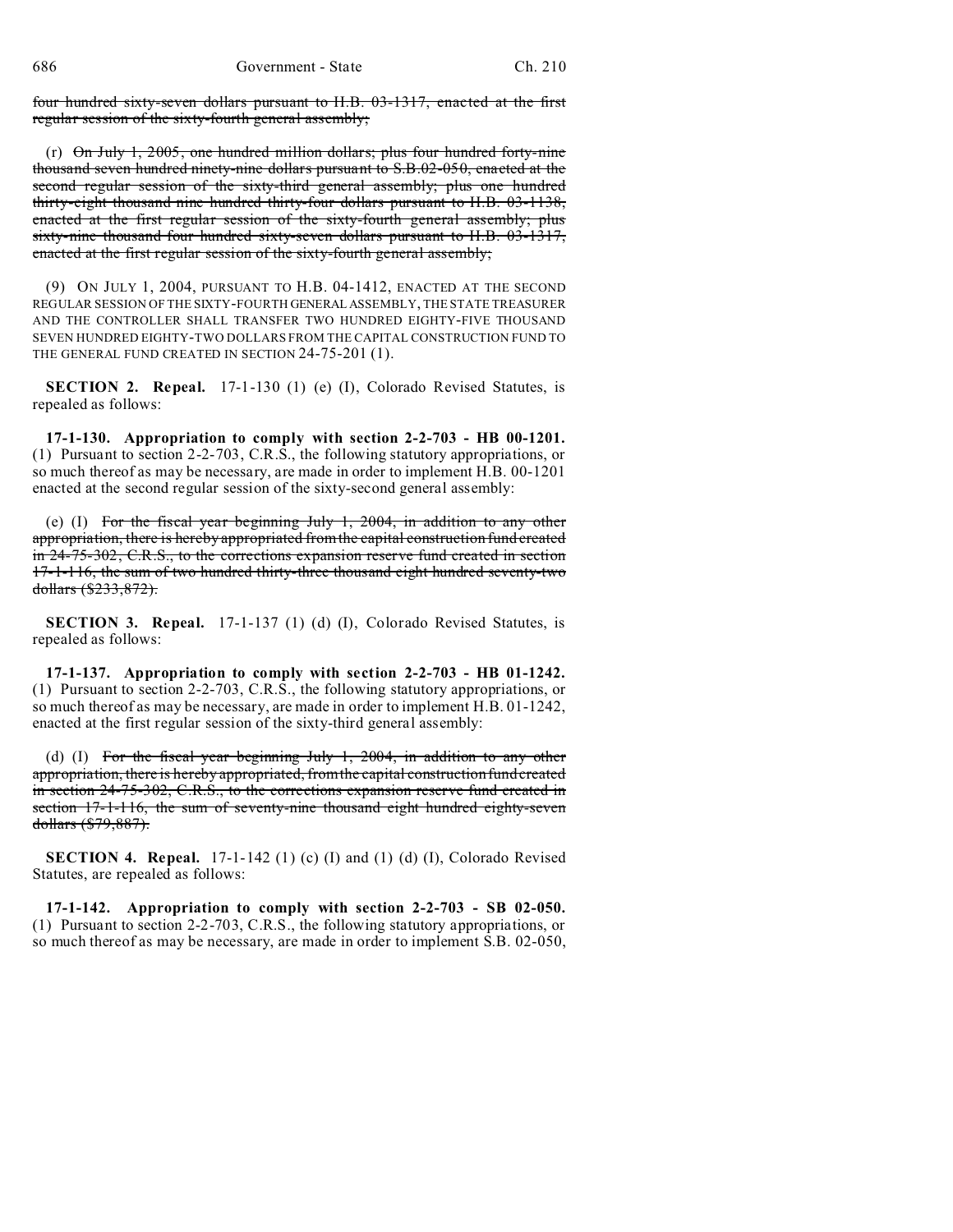enacted at the second regular session of the sixty-third general assembly:

(c) (I) For the fiscal year beginning July 1, 2004, in addition to any other appropriation, there is hereby appropriated, from the capital construction fund created in section 24-75-302, C.R.S., to the corrections expansion reserve fund created in section 17-1-116, the sum of four hundred eighty-six thousand two hundred sixty-nine dollars (\$486,269).

(d) (I) For the fiscal year beginning July 1, 2005, in addition to any other appropriation, there is hereby appropriated, from the capital construction fund created in section 24-75-302, C.R.S., to the corrections expansion reserve fund created in section 17-1-116, the sum of four hundred forty-nine thousand seven hundred ninety-nine dollars (\$449,799).

**SECTION 5. Repeal.** 17-1-143 (1) (c) (I), Colorado Revised Statutes, is repealed as follows:

**17-1-143. Appropriation to comply with section 2-2-703 - HB 02-1038.** (1) Pursuant to section 2-2-703, C.R.S., the following statutory appropriations, or so much thereof as may be necessary, are made in order to implement H.B. 02-1038, enacted at the second regular session of the sixty-third general assembly:

(c) (I) For the fiscal year beginning July 1,  $2004$ , in addition to any other appropriation, there is hereby appropriated, from the capital construction fund created in section 24-75-302, C.R.S., to the corrections expansion reserve fund created in section 17-1-116, the sum of nine hundred seventy-two thousand five hundred thirty-eight dollars (\$972,538).

**SECTION 6. Repeal.** 17-1-145 (1) (a), Colorado Revised Statutes, is repealed as follows:

**17-1-145. Appropriation to comply with section 2-2-703 - HB 02S-1006.** (1) Pursuant to section 2-2-703, C.R.S., the following statutory appropriations, or so much thereof as may be necessary, are made in order to implement section 3 of H.B. 02S-1006, enacted at the third extraordinary session of the sixty-third general assembly:

(a) For the fiscal year beginning July 1, 2004, in addition to any other appropriation, there is hereby appropriated from the capital construction fund created in section 24-75-302, C.R.S., to the corrections expansion reserve fund created in section 17-1-116, the sum of four thousand twelve dollars (\$4,012).

**SECTION 7. Repeal.** 17-1-147 (1) (a), Colorado Revised Statutes, is repealed as follows:

**17-1-147. Appropriation to comply with section 2-2-703 - HB 03-1138.** (1) Pursuant to section 2-2-703, C.R.S., the following statutory appropriations, or so much thereof as may be necessary, are made in order to implement H.B. 03-1138, enacted at the first regular session of the sixty-fourth general assembly:

(a) For the fiscal year beginning July 1, 2005, in addition to any other